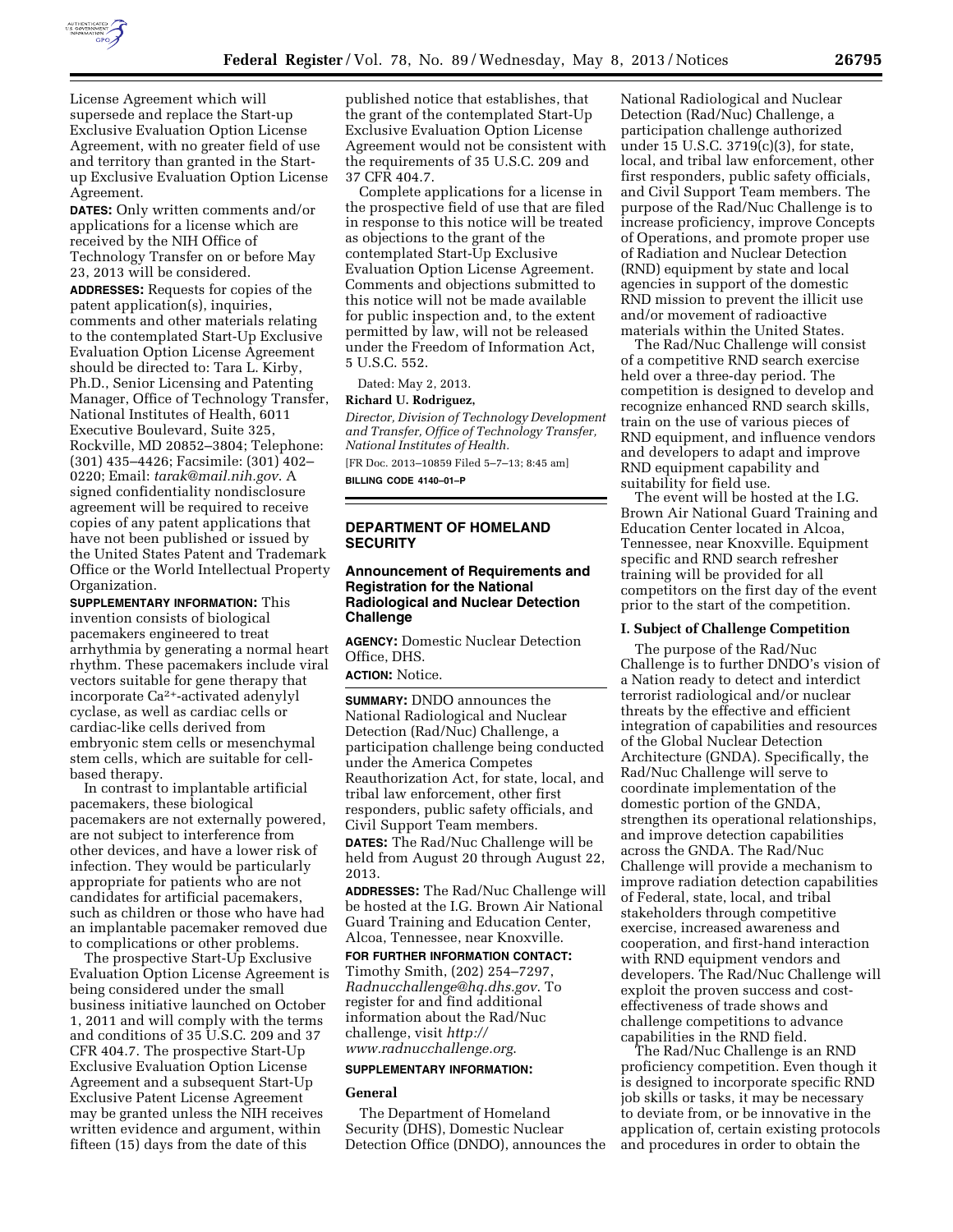best overall result and win the competition.

Two components, the Maze and the Container Search, make up the Rad/Nuc Challenge competitive exercise. This RND exercise will be organized in flights and heats of competitors. Flights will be composed of multiple heats. Each heat may include four or more competitors, with each competitor occupying one lane on the RND search course. Sources may be changed and/or repositioned between flights and/or heats to allow competitors to view the competition of other flights and heats. All competitors within a given flight will be sequestered and called to the course when their heat is ready to start. Advancing through each round of the competition will be based on a competitor's detection and identification accuracy and RND search course completion time. Time penalties may be incurred for radiation source detection and identification errors. Competitor times will be measured at least to the 0.1 of a second by an automated timing system.

Radiological sources employed for the Rad/Nuc Challenge will include

isotopes common to typical detection instrument libraries, but may include isotopes that are not in some libraries. A list of actual sources that may be encountered during the event will be communicated to registered competitors prior to the competition. Source strengths will be sufficient such that most competitors should be able to detect and identify the sources using a typical personal radiation detector (PRD) and/or a radioisotope identification device (RIID).

All competitors will have the opportunity to participate in a practice round and the first elimination round. Competitor RND search completion times in each elimination round, including any time penalties incurred, will be used to determine which competitors advance. A maximum time limit will be set. Competitors who do not finish within the time limit will receive the maximum time plus applicable penalties.

Competitors will be required to use commercially available RND equipment to detect, localize, and identify radiation sources. Competitors may also be required to determine and indicate

relative radiation source strengths. Competitors are encouraged to use their own RND equipment. However, a limited amount of RND equipment will be available for use by competitors at the event.

Time penalties will be assessed for radiation detection, localization, identification, and relative source strength inaccuracies. Competitors will be required to balance accuracy and speed to obtain the best possible time and win the competition.

Below we describe the Maze and Container Search components of the exercise in greater detail.

# *A. The Maze*

The Maze requires locating radiation sources hidden among a number of identical tables. The tables in each lane will be arranged in identical patterns. A pre-determined number of radiological sources will be placed in boxes in each of the lanes. Each competitor or team will compete in their own lane. (See Figure 1 for a possible layout arrangement.)



Figure 1 -- Maze Layout

The sources will vary in size and by isotope within a single lane, but only one primary isotope will be in any box. Each lane will have an identical mix of sources. Each competitor will have a marking mechanism to clearly identify the boxes containing sources. These markers will be clearly visible to the referees and spectators. Background

measurements will be taken before the event to identify any Naturally Occurring Radioactive Materials (NORM) or spectators/participants with medical isotopes in the area which might affect the competition.

### *B. The Container Search*

The Container Search requires each competitor to detect and locate sources hidden inside shipping containers. Single or multiple sources may be placed at various heights above the ground, but along the centerline of the containers. Each competitor will compete in their own lane on either side of the container row. (See Figure 2 for a possible layout arrangement.)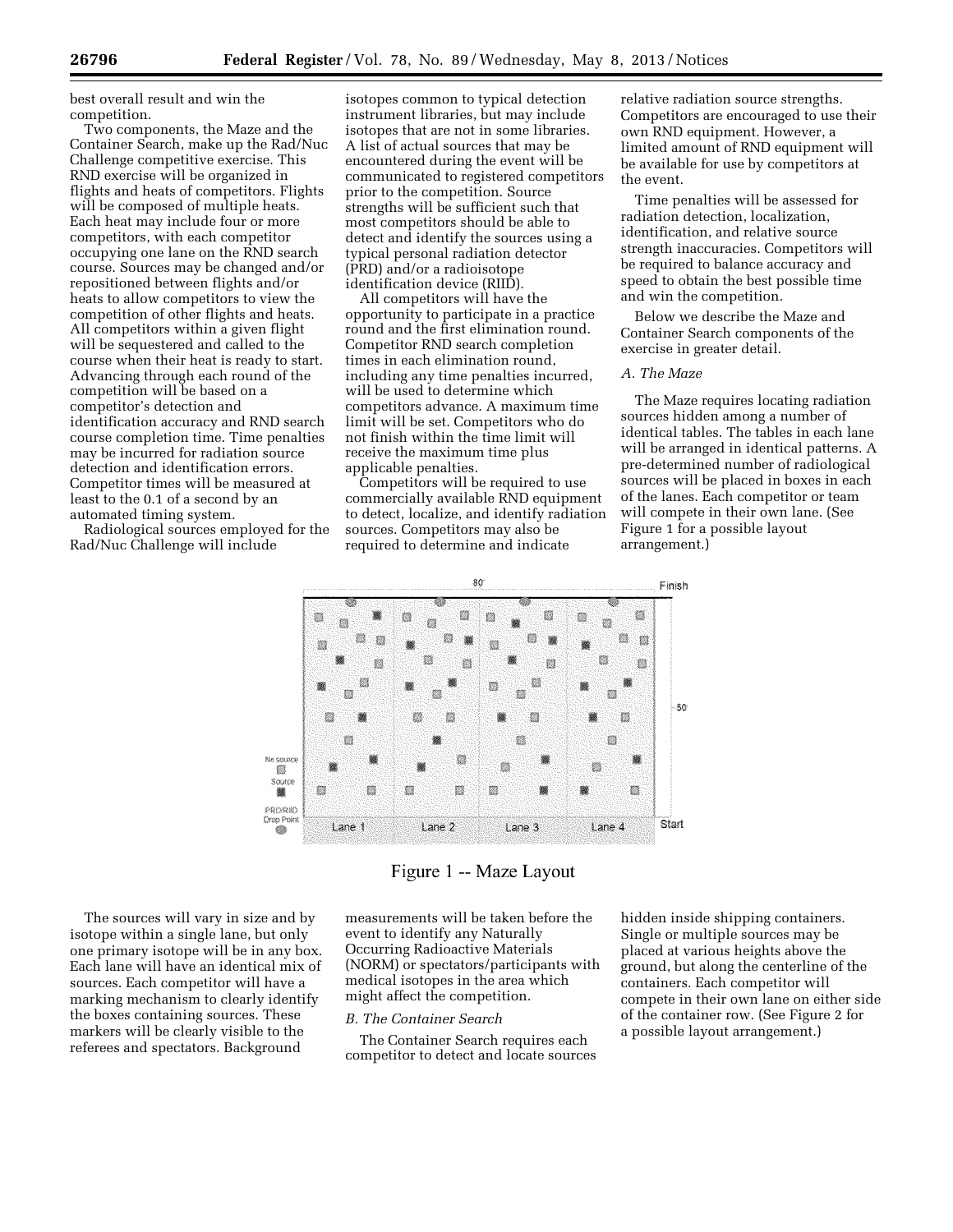

Figure 2 -- Container Layout Search

The containers will be placed in rows end-to-end, spaced so that access is possible between containers to allow entry for source placement and position changes. The side of each container will have a grid for competitors to use to indicate the source's location. Sources positioned at the centerline of containers will be of sufficient strength to be detected by most competitors using a typical PRD or RIID. Background measurements will be taken before the event to identify any NORM or spectators/participants with medical isotopes in the area which might affect the competition.

# **II. Eligibility To Participate in the Competition**

Pursuant to 15 U.S.C. 3719, American COMPETES Reauthorization Act of 2010, Public Law 111–358, the Rad/Nuc Challenge is open only to (i) Individuals who are at least 18 years of age and citizens or permanent residents of the United States as of the time of entry, and (ii) teams of eligible individuals, where each team member meets the eligibility requirements for individual contestants.

The Rad/Nuc Challenge is also limited to Civil Support Team members, state, local and tribal law enforcement, other first responders, and public safety officials. Other individuals, including Federal employees or contractors whose work deals directly with radiological and nuclear detection or detection equipment, may be eligible to be noncompetitive participants in the Rad/Nuc

Challenge. This means that unless otherwise ineligible, such individuals may participate, but will not be eligible for an award, and will not compete directly against the registered state, local and tribal law enforcement, other first responders, public safety officials, and Civil Support Team competitors for non-monetary awards in the competitive exercise.

The following individuals and/or teams are not eligible, regardless of whether or not they meet the criteria set forth above: (i) The sponsoring agency, contractor, or other organization involved with the design, production, promotion, execution, or distribution of the competition (collectively ''Promotion Entities''); all employees, representatives, and agents of such entities, and immediate family or household members of any such employee, representative, or agent; (ii) any individual and/or team involved with the design, production, promotion, execution, or distribution of the competition and each member of any such individual's immediate family or household; (iii) any individual and/or team that employs any judge or that otherwise has a material business relationship or affiliation with any judge; (iv) any Federal entity or Federal employee acting within the scope of their employment, or as may otherwise be prohibited by Federal law; and (v) any individual and/or team that used Federal facilities or consulted with Federal employees to develop their solution, unless the facilities and

employees were made available to all participants on an equitable basis.

# **III. Registration for Competitors and Attendees**

All Rad/Nuc Challenge competitors and attendees will be required to register at *[www.radnucchallenge.org.](http://www.radnucchallenge.org)*  The Web site will be open for registration on May 8, 2013. Competitors and attendees are encouraged to visit the Web site periodically for updates on the event and to register for other Rad/Nuc Challenge events such as training, technical briefings, and special exhibitions which may have limited space available. These events will be made available on a first-come, firstserved basis.

In order to encourage broad participation and early registration, DNDO will offer a travel reimbursement for the first 250 registered state, local and tribal law enforcement, other first responders, public safety officials, and Civil Support Team competitors. To encourage broad agency participation, there will be a limit to the number of competitors from a single agency that will be eligible for travel reimbursement. Once travel obligations are made for the first 250 registered state, local and tribal law enforcement, other first responders, public safety officials, and Civil Support Team competitors, the travel reimbursement will no longer be available and a notice will be posted on the Rad/Nuc Challenge Web site.